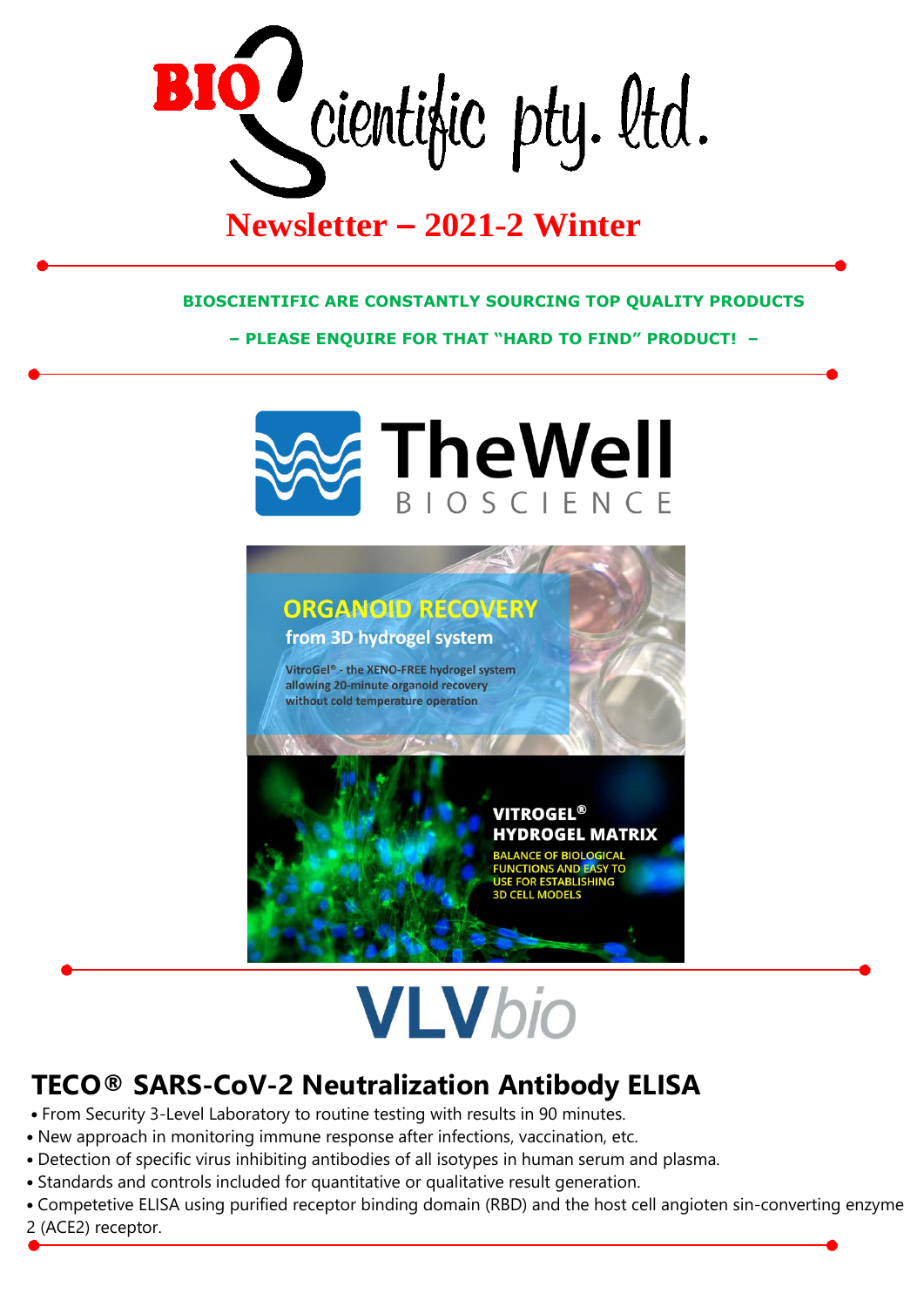



Interactive Assay Solutions™

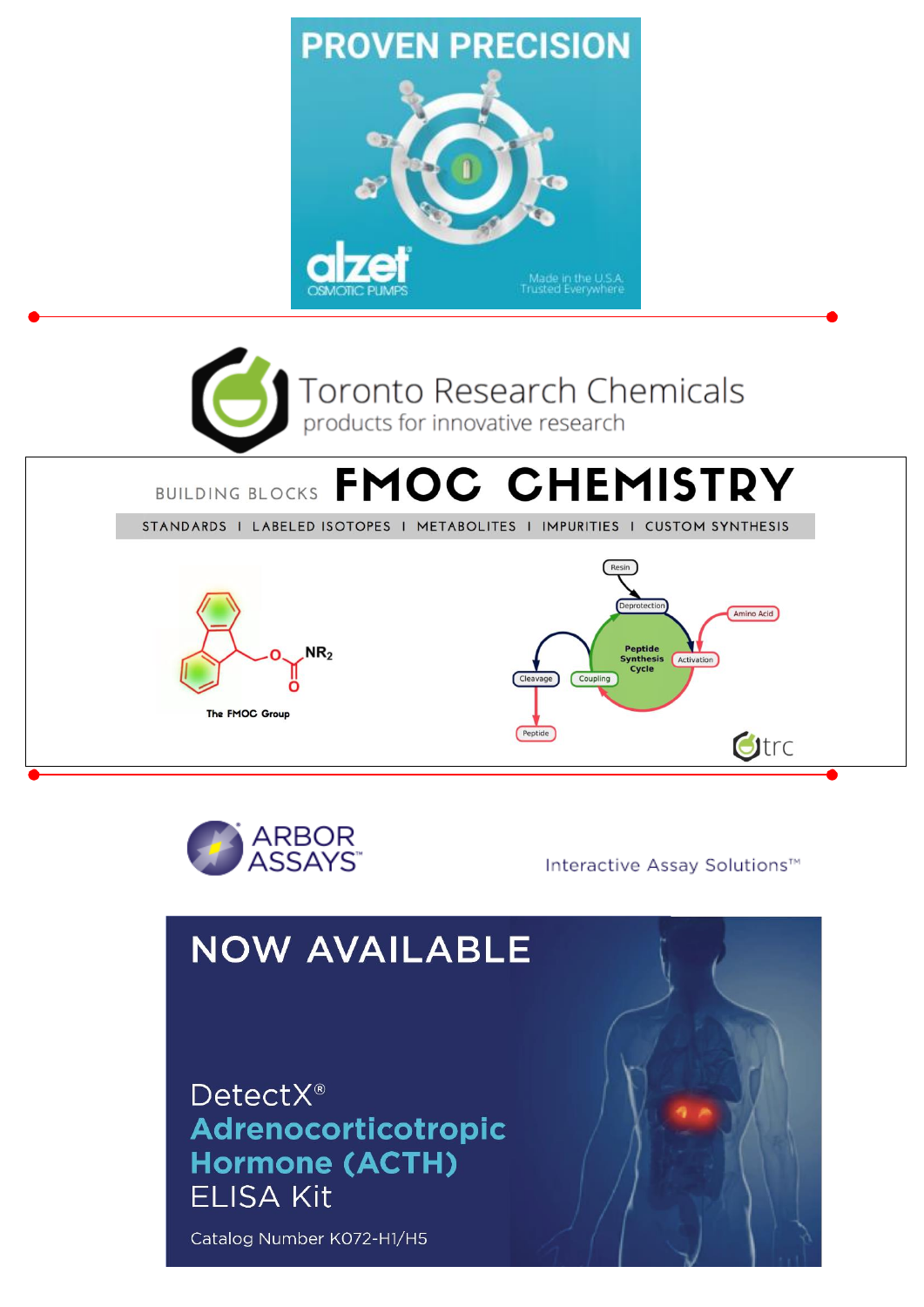